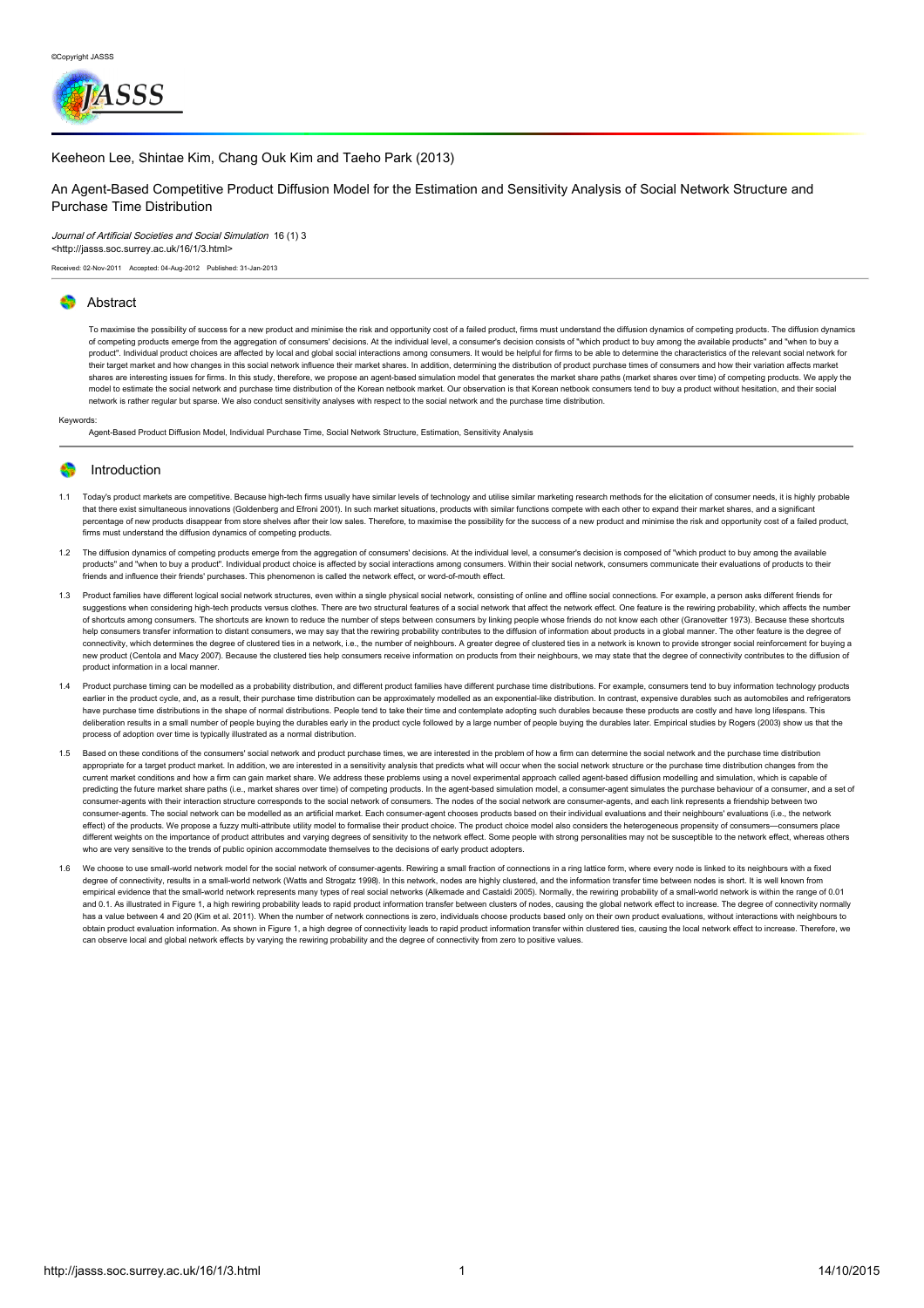

Figure 1. Examples of small-world networks with respect to their rewiring probability and degree of connectivity when the number of nodes is 8

1.7 Consumers' product purchase times are assigned randomly using the shifted Gompertz distribution. This distribution is a well-known purchase time distribution with various shapes [\(Bemmaor](#page-10-1) and Lee 2002). Equation (1) gives the general form of the shifted Gompertz distribution:

$$
F(x; b, \eta) = (1 - e^{-bx})e^{-\eta e^{-bx}}, x > 0.
$$
 (1)

1.8 Figure 2 plots shifted Gompertz distributions when the shape parameter, n, is 0.01, 0.1, 1, and 10. The scale parameter, b, is fixed at 0.4, following Bemmaor [\(1994](#page-10-2)). Customers' tendency to buy fashionable products can be modelled by the shifted Gompertz distribution with η=0.01, which resembles an exponential distribution. However, the shifted Gompertz distribution with η=10 has a shape similar to a normal distribution and satisfactorily explains the purchase times of expensive durables. Thus, a smaller shape parameter, which represents consumers buying products earlier in the cycle, leads to a higher rate of product diffusion. The shape, determined by η, of a shifted Gompertz distribution determines the diffusion speed of a product because consumers purchase products according to the distribution. Therefore, we can observe how the market shares of competing products differ when we change the shape parameter.



Figure 2. Examples of shifted Gompertz distributions: (a) when the shape parameter is 0.01 and the scale parameter is 0.4, (b) when the shape parameter is 0.1 and the scale parameter is 0.4, (c) when the shape parameter is 1 and the scale parameter is 0.4, and (d) when the shape parameter is 10 and the scale parameter is 0.4.

- 1.9 To narrow our scope, we apply the agent-based simulation model to the case of the Korean netbook market. In this study, our contributions are threefold. First, we compare the market share paths generated by the simulation with the real sales data obtained from a Korean e-commerce company to estimate the rewiring probability and the degree of connectivity of the social network and the shape parameter of the shifted Gompertz distribution most appropriate for the Korean consumers. After estimating the three parameters, we conduct sensitivity analyses with respect to these parameters. As stated above, the rewiring probability determines the speed of inter-clustered product information transfer, the degree of connectivity determines the speed of intra-clustered product information exchange, and the shape parameter fixes product diffusion speed. Thus, we control the parameters individually to generate different global and local network effects and different diffusion speeds. Based on the observed results, we suggest strategic implications for firms desiring to increase or maintain market share in each case.
- 1.10 The remainder of this paper is organised as follows. Section 2 explains related agent-based simulation models for product diffusion. Section 3 introduces the details of our proposed model. Section 4 presents the empirical study and sensitivity analyses with marketing implications. Finally, Section 5 presents a discussion and concluding remarks.

## Literature Survey

- 2.1 Simulation models for product diffusion can be divided mainly into cellular automata models [\(Goldenberg](#page-11-0) and Efroni 2001; [Goldenberg](#page-11-7) et al. 2001; Moldovan and Goldenberg 2004; Guseo and [Guidolin](#page-11-8) 2009; Guseo and Guidolin [Schwarz](#page-11-9) and Ernst 2009) and agent-based social network models [\(Janssen](#page-11-10) and Jager 2001; [Janssen](#page-11-11) and Jager 2003; Delre et al. [2007a](#page-11-12); Delre et al. [2007b](#page-11-13); Kim et al. [2011](#page-11-5); [Gunther](#page-11-14) et al. 2011). A cellular automata model is composed of cells in a regular grid. Each cell has a finite number of states and belongs to one of the states (e.g., '0' for non-adoption and '1' for adoption). At each time step of simulation, the state of any single cell is determined by the neighbouring cells' previous states and a transition function that specifies an identical rule acting on each of the adjacent cells. Transition functions can be defined as either simple rules or probability functions. Using a very simple transition function, Goldenberg and Efroni [\(2001](#page-11-0)) soundly demonstrated the propagation of awareness of emergent needs in the market. Goldenberg et al. ([2001](#page-11-6)) further proposed a probabilistic transition function for cells in consideration of interpersonal factors and external factors to explore the underlying process of word-of-mouth communications. Moldovan and Goldenberg [\(2004](#page-11-7)) later investigated how the adverse effects of negative word-of-mouth and consumer resistance to change may decrease market size. Guseo and Guidolin [\(2009](#page-11-8)) focused on the state transitions of a cellular automata network rather than the state transitions of the cells themselves. They focused on the state transitions of edges among cells under the assumption that market potential is associated with the collective knowledge in the communication network. The state of an edge between two nodes is determined by the states of other edges connected to the two nodes, and the market potential is determined by the number of active edges. The market potential is applied to the adoption process of cells. However, Schwarz and Ernst ([2009](#page-11-9)) indicated that cellular automata models yield spatially explicit results but merely use the states of their cells for the simulation without capturing the heterogeneity of the cells where such heterogeneity exists.
- 2.2 The agent-based social network model has recently drawn attention from researchers investigating collective market dynamics. Janssen and Jager [\(2001](#page-11-10)) studied the dynamics of markets from a psychological perspective and defined four cognitive processes for behavioural decisions, relying on the level of uncertainty and the level of satisfaction, and showed that these behavioural rules determine the artificial consumer's decision making. In a subsequent study, Janssen and Jager [\(2003](#page-11-11)) explored the effects of the different social network structures of the agents and showed that a market organises itself via interactions among agents' decision-making processes, product characteristics, and the network structure of the agents. Delre et al. ([2007a](#page-11-12)) studied the effect of social processes on diffusion dynamics and the effects of consumer heterogeneity and consumers' network structure on diffusion speed. Delre et al. [\(2007b](#page-11-13)) also investigated the effectiveness of different promotional strategies for the launch of a product. However, the agent-based social network models in these studies consider only a single product category. These models do not consider competitive market conditions under which a consumer chooses a product among competing products. Concerning the purchase time of the agent, these models allow every agent to compare the utility of a product with a threshold value that is given randomly and adopt the product when the utility exceeds the threshold. The threshold-based model of product adoption is easy to implement and appropriate for the diffusion modelling of a single product category because it involves only binary options, such as adoption or non-adoption ([Granovetter](#page-11-15) 1978). However, when several products compete in a market, the threshold-based model is difficult to apply because there may be several products that simultaneously exceed the threshold of a particular consumer. Kim et al. [\(2011](#page-11-5)) proposed an agent-based simulation for estimating the diffusion of competing products in an automobile market. In their simulation, an agent chooses a car using a multi-attribute decision-making heuristic called fuzzy TOPSIS (Technique for Order Preference by Similarity to Ideal Solution). Under this heuristic, each agent selects the best car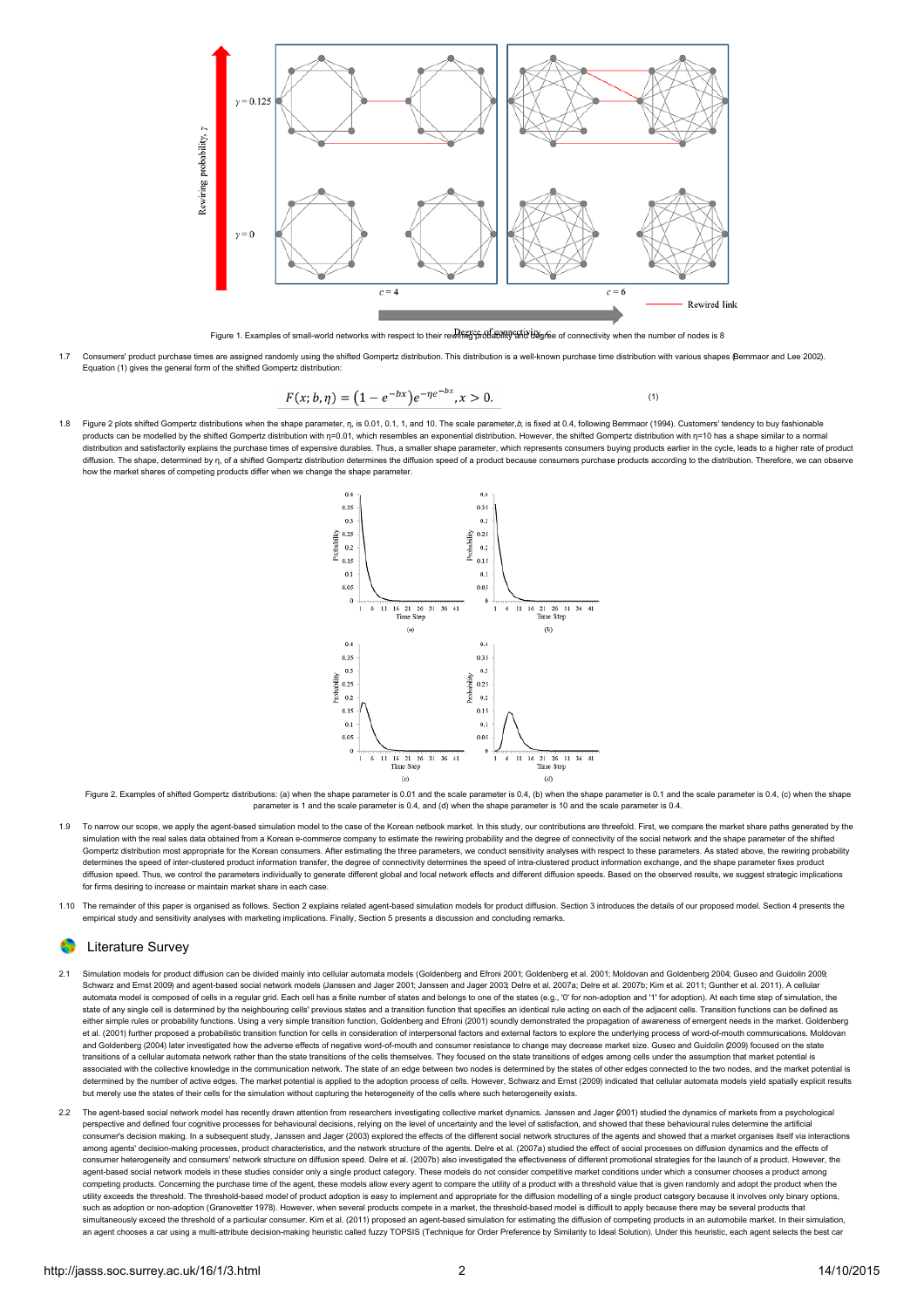from among competing models as being the closest to the positive ideal solution and the farthest from the negative ideal solution. The authors assume a uniform distribution to model consumers' purchase times. Additionally, our study posits that consumers' purchase times have different distributions according to product type. Gunther et al. ([2011](#page-11-14)) proposed a model for assessing marketing activities such as launch timing, market targeting, and pricing for biomass-based fuel that will be used in Austria in the near future. In this study, an agent adopts either biomass-based fuel or fossil fuel on the basis of threshold-based adoption rules.

#### ଈ The Agent-Based Simulation Model

- 3.1 This model has three input variables: the experts' ratings of product attributes, the agents' weights for product attributes, and the agents' degrees of sensitivity to the network effect. We assume that all consumeragents share the experts' opinions through mass media in the beginning of product diffusion and follow the experts' opinions. Thus, a consumer-agent's evaluation is initially set to the experts' ratings of product attributes with a consideration of the agent's own weights for product attributes. In addition, in the real world, the extent to which consumers are influenced by the network effect differs according to individual characteristics. Thus, each agent has a degree of sensitivity to the network effect that represents the individual's sensitivity to his or her neighbours' opinions.
- 3.2 We assume that the three input variables are assessed using the five linguistic terms listed in Table 1. Because linguistic assessment is imprecise, modelling using a fuzzy set is an effective approach to quantifying these terms. The vagueness of each term in this study is characterised as a value set with a triangular membership functions shown in Figure 3-(a) [\(Zimmermann](#page-11-16) 2001). As illustrated in Figure 3-(b), a value set defined as (*a, b, c*) is called a triangular fuzzy number, and the corresponding membership function indicates the degree of certainty that a value in the set belongs to the linguistic term. In particular, we scaled<br>trian survey (or experimental) data [\(Hong](#page-11-18) and Lee 1996), but this work remains a large and challenging research issue.

| Linguistic Variable        | Linguistic term |      |                                                                         |           |             |  |  |
|----------------------------|-----------------|------|-------------------------------------------------------------------------|-----------|-------------|--|--|
| Product attribute          | Poor            | Fair | Good                                                                    | Very Good | Excellent   |  |  |
| rating                     | (P)             | (F)  | (G)                                                                     | (VG)      | (E)         |  |  |
| Weights on                 | Very low        | Low  | Medium                                                                  | High      | Very high   |  |  |
| product attributes         | (VL)            | (L)  | (M)                                                                     | (H)       | (VH)        |  |  |
| Sensitivity to             | Very weak       | Weak | Normal                                                                  | Strong    | Very strong |  |  |
| network effect             | (VW)            | (W)  | (N)                                                                     | (S)       | (VS)        |  |  |
| Triangular fuzzy<br>number | (0, 0, 0.3)     |      | $(0.1, 0.3, 0.5)$ $(0.3, 0.5, 0.7)$ $(0.5, 0.7, 1.0)$ $(0.7, 1.0, 1.0)$ |           |             |  |  |

Table 1. Linguistic variables and triangular fuzzy numbers



Figure 3. (a) The fuzzy membership functions of the five linguistic terms in Table 1; (b) a depiction of a triangular fuzzy number

- 3.3 The diffusion simulation consists of an initialisation stage and an execution stage. In the initialisation stage, we construct a social network of consumer-agents with a specific rewiring probability and a degree of connectivity and assign each agent three personal properties: a product purchase time, weights for product attributes, and a degree of sensitivity to the network effect. We assign each agent's purchase time by using a shifted Gompertz distribution with a specific shape parameter value. For the last two properties, we conduct a questionnaire survey with the five linguistic terms, build empirical distributions, and assign each agent randomly chosen values from the distributions.
- 3.4 The execution stage proceeds as follows. We assume that there are m products  $p_i (i = 1, ..., m)$  in an artificial market, and each product has n observable attributes  $d_i (i = 1, ..., n)$ . Let the experts' ratings of the products with respect to the attributes be given as follows:

|  |                                                                                                                                                                              | $d_1$ $d_2$ $\cdots$ $d_n$ |  |
|--|------------------------------------------------------------------------------------------------------------------------------------------------------------------------------|----------------------------|--|
|  | $E^* = \begin{bmatrix} p_1 & r_{11}^* & r_{12}^* & \cdots & r_{1n}^* \\ r_{21}^* & r_{22}^* & \cdots & r_{2n}^* \\ \vdots & \vdots & \vdots & \cdots & \vdots \end{bmatrix}$ |                            |  |
|  |                                                                                                                                                                              |                            |  |
|  |                                                                                                                                                                              |                            |  |
|  | $p_m$ $\begin{bmatrix} r_{m1}^* & r_{m2}^* & \cdots & r_{mn}^* \end{bmatrix}$                                                                                                |                            |  |

In this matrix,  $r^*_{ij}$  is the triangular fuzzy number that corresponds to the experts' linguistic evaluation of attribute  $d_j$  of product  $\rho_i$  (see Table 1).

3.5 At the beginning of the execution stage, each consumer-agent accepts the experts' opinions with a consideration of the attribute weights. Let  $W^i{}_k = (w^i{}_{1k}, ..., w^i{}_{nk})$  be the attribute weight vector of consumer-agent k, in which the elements of the vector are also denoted by the triangular fuzzy numbers in Table 1. The agent multiplies the attribute weight vector  $W_k$  by the experts' product rating matrix  $E^*$ . The result is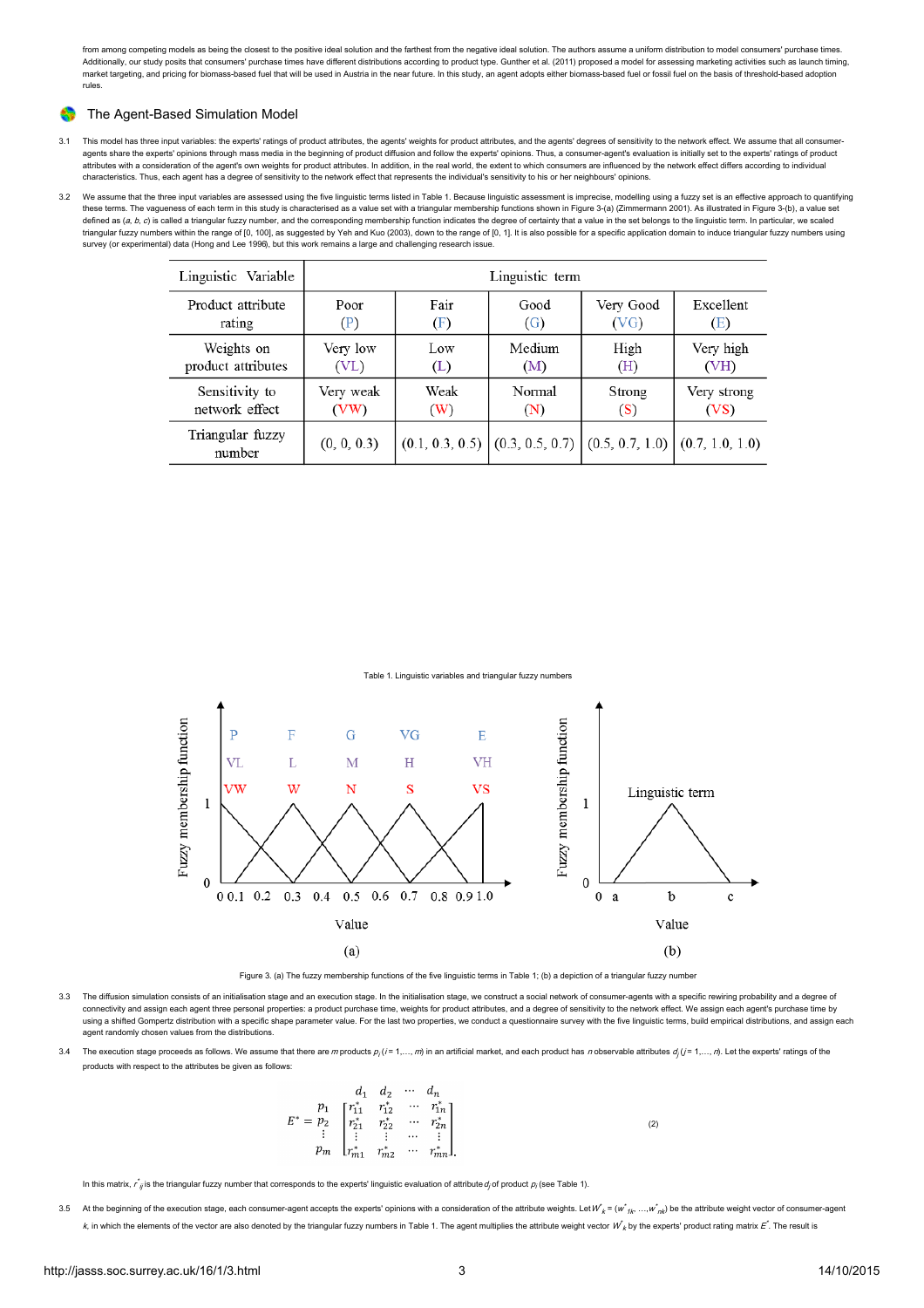consumer-agent *k*'s personalised fuzzy decision matrix  $D^{\text{'}k}$ , which is defined as

$$
D^{*k} = \begin{bmatrix} p_1 & a_1 & d_2 & \cdots & d_n \\ p_1 & x_{11}^{*k} & x_{12}^{*k} & \cdots & x_{1n}^{*k} \\ x_{21}^{*k} & x_{22}^{*k} & \cdots & x_{2n}^{*k} \\ \vdots & \vdots & \cdots & \vdots \\ x_{m1}^{*k} & x_{m2}^{*k} & \cdots & x_{mn}^{*k} \end{bmatrix},\tag{3}
$$

where  $x^k_{\ \ j}$  =  $r^*_{\ j}$ ⊗ w´<sub>ik</sub> Let A´ $_f$  = ( $a_f$ ,  $b_f$ ,  $c_f$ ) and A´ $_2$  = ( $a_2$ ,  $b_2$ ,  $c_2$ ) be two triangular fuzzy numbers. The multiplication operator ⊗ of the two triangular fuzzy numbers is then defined as  $c_f c_j$  (Zimmermann 2001). The new fuzzy number, x<sup>\*k</sup> an be regarded as the partial utility of product  $\rho_i$  with respect to attribute  $d_j$  evaluated by the consumer-agent k without considering the network effect.

3.6 For the consumer-agent *k* to choose a product, it is required that the attribute-level fuzzy utilities  $x^*_{ij}$  ( $=1,...,m$ ,  $=1,...,n$ ) be aggregated for each product and compared among products. However, this fuzzy, mult attribute decision-making approach suffers from various drawbacks such as a lack of sensitivity when comparing similar fuzzy numbers, counterintuitive outcomes in some circumstances, and complex computational processes ([Deng](#page-11-19) and Yeh 2006). To avoid the drawbacks in the product choice process, we employ a common and useful defuzzification technique called the centre-of-gravity (COG) approach [\(Wang](#page-11-20) and Luoh 2000). In fuzzy set theory, defuzzification has been used as an effective means of interpreting the membership degree of a triangular fuzzy number as a specific crisp value. The COG is an expected geometric centre of mass. Given a fuzzy number  $x'^k{}_{ij}$  denoted as  $(x^{k(f)}{}_{ji}\;x^{k(2)}{}_{ji}\;x^{k(3)}{}_{jl})$ , its COG,  $x^k{}_{ji}$  is defined as

$$
x_{ij}^k = \frac{\int_{SUP_{ij}} x \mu(x) dx}{\int_{SUP_{ij}} \mu(x) dx}, \qquad i = 1, ..., m; j = 1, ..., n.
$$
  

$$
= \frac{x_{ij}^{k(1)} + x_{ij}^{k(2)} + x_{ij}^{k(3)}}{3},
$$
 (4)

where SUP<sub>ij</sub> is the support of x  $*_q$  and  $\mu(x)$  is the membership function of x  $*_k$  By applying the defuzzification method in equation (4) to the personalised fuzzy decision matrix D  $^k$  in equation (3), we obtain a personalised decision matrix  $D^k$  that is composed of crisp values (equation (5)). This matrix contains consumer-agent  $k$ s personalised utilities with respect to product attributes.

$$
D^{k} = \begin{bmatrix} p_{1} & d_{1} & d_{2} & \cdots & d_{n} \\ p_{2} & \begin{bmatrix} x_{11}^{k} & x_{12}^{k} & \cdots & x_{1n}^{k} \\ x_{21}^{k} & x_{22}^{k} & \cdots & x_{2n}^{k} \\ \vdots & \vdots & \cdots & \vdots \\ x_{m1}^{k} & x_{m2}^{k} & \cdots & x_{mn}^{k} \end{bmatrix}
$$
\n
$$
(5)
$$

3.7 Consumers also reflect on the product ratings of their neighbours in making purchase decisions. To model network effects in product choice, we average the product attribute ratings forwarded from neighbours. The utility of consumer-agent *k* with respect to the attribute  $d_j$  of product  $p_j$  is then defined as the weighted average of a personalised component and a network effect component:

$$
\bar{x}_{ij}^k = (1 - \alpha_k)x_{ij}^k + \alpha_k \sum_{l \in A_k \subseteq L_k} \bar{x}_{ij}^l / |A_k|, \qquad (6)
$$

where  $L_k$  is the set of consumer-agent k's neighbours,  $A_k$  is the set of adopters in  $L_k$  and  $a_k$  is the defuzzified sensitivity degree of consumer-agent k to the network effect (0 ≤  $a_k$  ≤1). When a consumer is more innovative, the personalised component is weighted more heavily. In contrast, when a consumer is less innovative, the network effect component is weighted more heavily. By incorporating the network effect component into equation (5), a complete attribute utility matrix,  $\mathcal{S}^k$ , is obtained as

$$
S^{k} = \begin{bmatrix} p_{1} & \begin{bmatrix} \bar{x}_{11}^{k} & \bar{x}_{12}^{k} & \cdots & \bar{x}_{1n}^{k} \\ \bar{x}_{11}^{k} & \bar{x}_{12}^{k} & \cdots & \bar{x}_{1n}^{k} \\ \vdots & \vdots & \ddots & \vdots \\ \bar{x}_{m1}^{k} & \bar{x}_{m2}^{k} & \cdots & \bar{x}_{mn}^{k} \end{bmatrix} \\ p_{m} \end{bmatrix} \tag{7}
$$

3.8 From the beginning of the simulation, consumer-agent k updates the attribute utility matrix S<sup>k</sup> with the attribute ratings forwarded by neighbouring adopters (see equation (6)). When the simulation time reaches the given purchase time of the agent, the agent chooses a certain product with a certain probability,  $P^k(i)$ , using a popular choice rule called the multinomial logit rule (Train [2009\)](#page-11-21), which is defined by equation (8):

$$
P^{k}(i) = \frac{\exp[\sum_{j=1}^{n} \bar{x}_{ij}^{k}]}{\sum_{i=1}^{m} \exp[\sum_{j=1}^{n} \bar{x}_{ij}^{k}]}.
$$
\n(8)

3.9 When using individual purchase time distributions as in the simulation model, all consumer-agents eventually buy products at the end of the simulation because every agent is assigned a purchase time. In general, however, all agents do not adopt new products in real-world markets. For this case, we add a dummy product (i.e., it is not a real product but represents no adoption) to the simulation model. Because the dummy product is equivalent to the product in use, its utility is calculated by assuming that the ratings of all the product attributes are "fair". Such a modification enables our model to incorporate no product adoption in .<br>equation (8)

3.10 The following steps summarise the simulation process:

Initialisation

Step 1. Create a consumer-agent network with a rewiring probability and a degree of connectivity.

Step 2. Assign weights to product attributes and the degree of sensitivity to the network effect to consumer-agents using empirical distributions.

Step 3. Generate consumer-agents' purchase times using a shifted Gompertz distribution with a shape parameter.

Step 4. Establish experts' linguistic ratings on each competing product.

Execution

Step 5. At simulation time  $t = 0$ , introduce the experts' ratings of competing products to all consumer-agents, who each create the personalised decision matrix D<sup>k</sup> in equation (5) using their individual weights for the product attributes.

Step 6. All consumer-agents update the attribute utility matrix S<sup>k</sup> in equation (7) by requesting information from neighbours who purchased any products before the current time t. Those whose purchase times are equal to the current time t select products using the multinomial logit rule.

Step 7. Set  $t = H_1$ . If the simulation time reaches the termination time, stop the diffusion; otherwise, return to Step 6.

### Experimental Design

Korean netbook market

4.1 Netbooks are a family of notebooks focusing on mobility and Internet use. Netbook products were released in online shopping malls in the first half of 2008 in Korea. The products of six producers make up the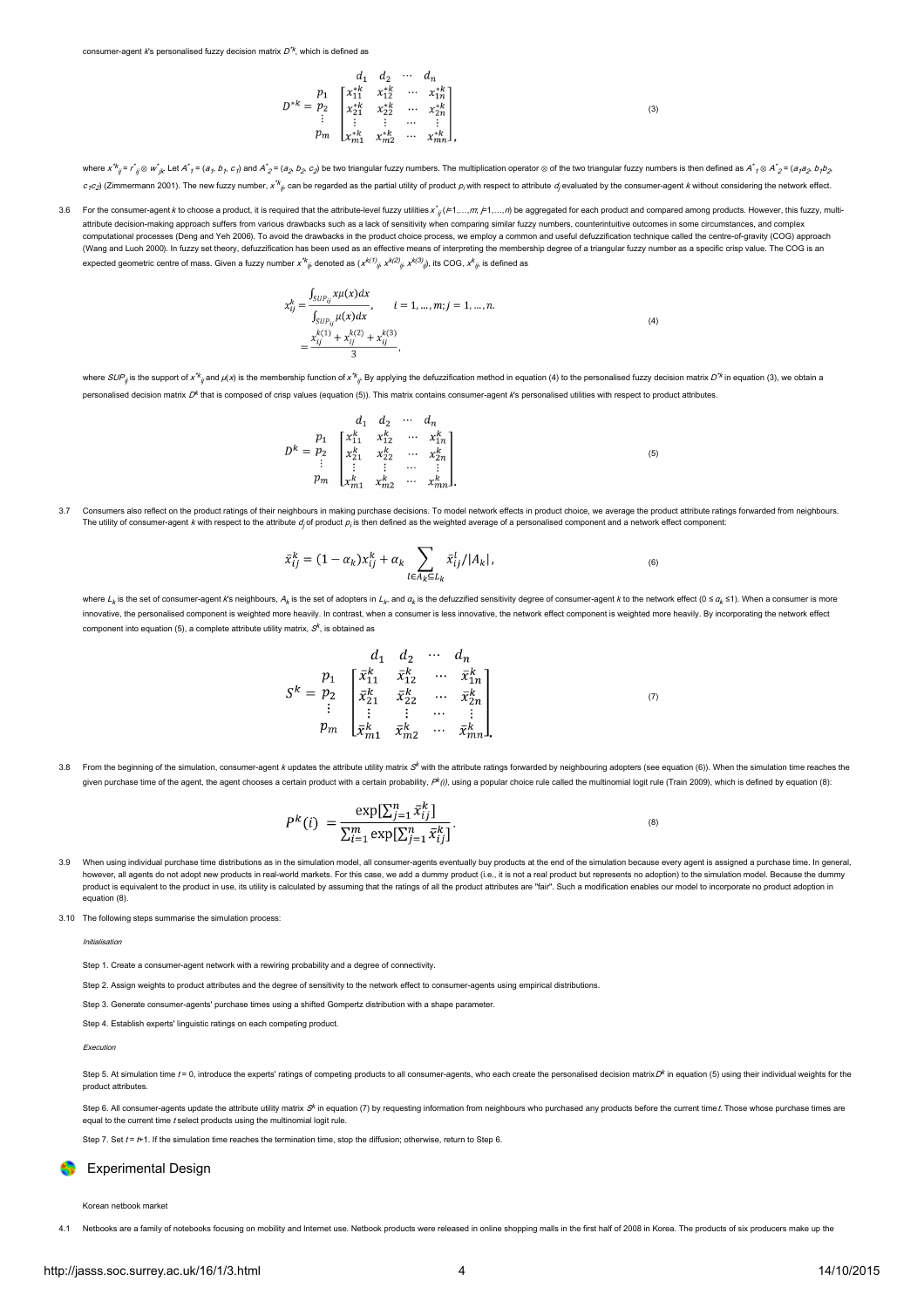netbook market, and three products from two producers occupied 60 per cent of the total market. These three products had similar release times (two of the three products were introduced two weeks earlier than the other, but we ignore this time difference in this experiment) and were introduced approximately three months earlier than the other products, for which the market shares and variations were small.

#### Data description

4.2 Product attributes listed as major buying criteria in commercial expert review websites (e.g., PC World) include CPU performance, data storage size, memory size, display size, battery life, weight, and price. The websites provided graded ratings of the three netbooks in July 2008, just before the products' release on the Korean market. We averaged the ratings of the products for each attribute; the results are summarised in Table 2. The CPU performance, memory sizes, and prices of the three products are the same. Based on the rating results, it was not easy to predict which product would be a winner in the market.

| Attribute<br>Product <sup>7</sup> | <b>CPU</b><br>performance | HDD<br>size | Memory<br>Size | Display<br>Size | Battery<br>duration | Weight | Price |
|-----------------------------------|---------------------------|-------------|----------------|-----------------|---------------------|--------|-------|
| Product 1                         | G                         | G           | G              | G               | P                   | VG     | G     |
| Product 2                         | G                         | F           | G              | F               | VG                  | VG     | G     |
| Product 3                         | G                         | G           | G              | G               | VG                  | G      | G     |

#### Table 2. Experts' product attribute ratings for the three products

4.3 We conducted a questionnaire survey to obtain individual consumers' weights for the attributes of a netbook and their sensitivity level to the network effect. Of 153 respondents, there were 100 valid responses included in our analysis. The survey results are summarised in Tables 3 and 4. Table 3 shows that CPU performance, weight, and price are important attributes (i.e., approximately 30% or more of the respondents rated these attributes as "very high"). As shown in Table 4, no respondents were very strongly sensitive to the network effect; 41% of the respondents rated themselves as "strongly or normally" sensitive to the network effect, and 59% of the respondents were "weakly or very weakly" sensitive to the network effect.

| Attribute<br>Weight | <b>CPU</b><br>performance | HDD<br>size | Memory<br>Size | Display<br>Size | Battery<br>duration | Weight | Price  |
|---------------------|---------------------------|-------------|----------------|-----------------|---------------------|--------|--------|
| Very Low            | $4\%$                     | 36 %        | 28 %           | 21 %            | 36 %                | $11\%$ | 16 %   |
| Low                 | 15 %                      | 21 %        | 20 %           | 33 %            | 28 %                | 17%    | 6%     |
| Medium              | 23 %                      | 19%         | 26 %           | 16 %            | 17 %                | 20%    | 19 %   |
| High                | 19 %                      | $15\%$      | 15 %           | 25 %            | 15 %                | $23\%$ | $25\%$ |
| Very high           | 39 %                      | 9%          | $11\%$         | $5\%$           | 4%                  | 29 %   | 34 %   |

| Table 3. Consumers' weights for the netbook attributes |  |
|--------------------------------------------------------|--|
|--------------------------------------------------------|--|

| <b>Sensitivity level</b> | <b>Respondents</b> | <b>Relative frequency</b> |
|--------------------------|--------------------|---------------------------|
| Very strong              | 0                  | $0\%$                     |
| Strong                   | 15                 | 15%                       |
| Normal                   | 26                 | 26%                       |
| Weak                     | 48                 | 48%                       |
| Very weak                | 11                 | 11%                       |

#### Table 4. Consumer sensitivity to network effects

#### Description of the experiment

- 4.4 Using the Netlogo software ( <http://ccl.northwestern.edu/netlogo>), we created a small-world network of 5,000 consumer agents to represent the Korean netbook market. The experiment consists of an empirical study and a sensitivity analysis. In the empirical study, we adjusted the rewiring probability and the degree of connectivity of the consumer-agent network and the shape parameter of individual purchase time distributions appropriate for the Korean netbook market. We tested four rewiring probabilities (0.01, 0.0.5, 0.1, and 0.25) and five degrees of connectivity (4, 6, 8, 10, and 20) for the consumer-agent network. We also evaluated four shape parameters (0.01, 0.1, 1, and 10) for the shifted Gompertz distribution that generated four different individual purchase time distributions. The total number of parameter combinations was 80. For each combination, 100 simulation runs were replicated so that a performance measure at the level of the 95% confidence interval was obtained by Chebyshev's theorem [\(Shannon](#page-11-22) 1975). The performance measure used in the empirical study was the market share path of each product. The market share of a product at a time was calculated as its cumulative sales volume divided by the total sales volume at a given time, and its market share path is simply the market share over time. In the sensitivity analysis, we controlled the three parameters (the degree of connectivity, the rewiring probability, and the shape parameter) to observe the changes in the market share paths of the three products. The means and the variances of the market share paths were used as metrics for the analysis.
- In this experiment, we did not consider "no product adoption" for two reasons. First, the respondents of the questionnaire survey were willing to buy a new product, and they had used products with similar functions. Second, we compared our simulation result with the real market share paths based on the sales volumes of only three products. The market share of a product is defined as the proportion of the sales volume of the product to the total sales volume of similar products in market. Buying no product or a product other than the three studied products was previously excluded from the real market share paths. Therefore, we did not include an option for "no purchase".

#### Notation

The terms below are used frequently in the following sections:

- $\blacksquare$   $\blacksquare$   $\blacksquare$   $\blacksquare$   $\blacksquare$   $\blacksquare$   $\blacksquare$   $\blacksquare$   $\blacksquare$   $\blacksquare$   $\blacksquare$   $\blacksquare$   $\blacksquare$   $\blacksquare$   $\blacksquare$   $\blacksquare$   $\blacksquare$   $\blacksquare$   $\blacksquare$   $\blacksquare$   $\blacksquare$   $\blacksquare$   $\blacksquare$   $\blacksquare$   $\blacksquare$   $\blacksquare$   $\blacksquare$   $\blacksquare$   $\blacksquare$   $\blacksquare$   $\blacksquare$   $\blacks$
- $\blacksquare$  R: the number of simulation replications
- $\bullet$   $y_{i}(.)$ : the simulated market share path of product *i* over T, generated by the *f*th replication
- $\blacksquare$   $z(\cdot)$ : the real market share path of product *i* over T

**C** Empirical study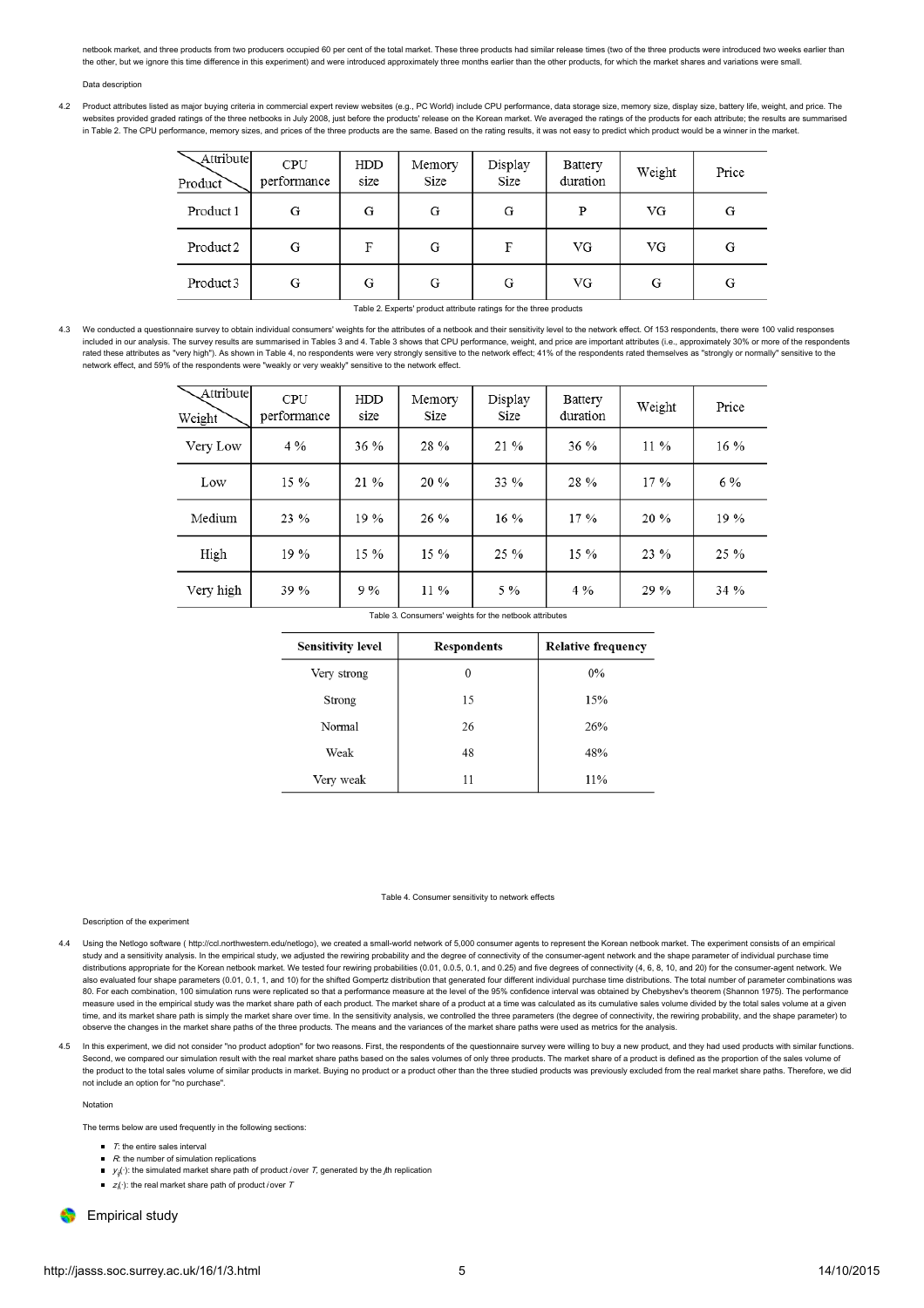5.1 We defined the distance between two paths in comparison (i.e., the simulated market share path of a product and the corresponding real market share path) as the Euclidian distance evaluated by the dynamic time warping (DTW) technique [\(Sakoe](#page-11-23) and Chiba 1978). This technique is often applied to measure two time-series patterns of different lengths and possibly with different time scales. We used this technique because the time lines between the real market share path (in weeks) and the simulation result (in simulation time steps) are different. The distance (*dist<sub>i</sub>*) between the simulated market share paths (*y<sub>ij</sub>*(·)) and t real market share path  $(z(\cdot))$  of product *i*n R replications is defined by equation (9), in which the function DTW(a, b) gives the difference between two sequences a and b as a Euclidian distance:

$$
dist_i = \frac{1}{R} \sum_{j=1}^{R} DTW(y_{ij}(\cdot), z_i(\cdot)).
$$
\n(9)

5.2 Because there is more than one product, we define the aggregated distance (dish of m products by equation (10):





- 5.3 Figure 4 summarises our results, depicting the distances between the simulation-generated market share paths and the real market share paths of the three netbooks in Korea. In this figure, a small aggregated distance indicates high similarity. The result most similar to the real data occurred when the shape parameter of the purchase time distribution was 0.01. The figure also shows that our simulation result becomes similar to the actual netbook diffusion in Korea when the shape parameter is smaller. This result implies that Korean netbook buyers are likely to purchase netbooks early as fashionable and trendy products. Demand for high-tech products, e.g., netbooks, notebooks, and smart phones, is volatile (Wu et al. [2005](#page-11-24)), and the products experience considerable up-front expenditure followed by rapid [obsolescence](#page-11-25) (Pangburn and Sundaresan 2009). For example, the sales volume of every new model of iPad or iPhone was very high at the beginning of product launch. We may extend our inference that consumers' rapid purchases at the beginning of product release entice firms to provide new products with short life cycles.
- The diffusion of netbooks in the Korean market can be explained by two structural features of a social network: the rewiring probability and the degree of connectivity. In Figure 4, the result most similar to the real data was found when the rewiring probability was 0.05 and the degree of connectivity was 4. This finding indicates that the social network of Korean netbook consumers is a regular network, and each consumer has a small number of neighbours. That is, the social network is logically well organised but sparse. Because a small-world network is defined with a rewiring probability ranging between 0.01 and 0.1, the rewiring probability of the Korean netbook consumer network (0.05) appears to be high. However, the degree of connectivity of the Korean netbook consumer network (4) is low. This value implies that, in Korea, netbooks are likely to diffuse not by reinforcement from many local sources [\(Centola](#page-11-2) and Macy 2007; [Centola](#page-11-26) 2010) but rather by simple contact with the help of shortcuts ([Granovetter](#page-11-1) 1973). That is, a network with many small clusters represents the social network of Korean netbook consumers.
- 5.5 Figure 5 illustrates the real market share paths and the market share paths simulated with a scale parameter of 0.4, a shape parameter of 0.01, a rewiring probability of 0.05, and a degree of connectivity of 4. In this figure, the real market share paths after  $t = 3$  in Figure 5 (a) and the simulated market share paths after  $t = 0$  in Figure 5 (b) are similar in terms of relative dominance. However, we can observe that the difference in market share paths from  $t = 0$  to  $t = 3$  and the difference in the market share paths of Product 1 and Product 2 after  $t = 3$ . In the simulation, we may have lost some factors that control market share paths. We suspect two factors are missed:
	- a. Coercive synchronisation of product release times: we have aligned the release times of the three products to start diffusion at the same time. We have truncated the data of the first two weeks of two products that were released two weeks before the other one. We may have lost social influence happened in the two weeks. This may lead to the result of the difference in the market share paths from  $t=0$ to  $t = 3$ .
	- b. No external shock from the market: we may have missed external shocks that happen unevenly in real life. The external shocks could be marketing strategies (e.g., price discount and promotion) and changes in the experts' opinions. The absence of the external shocks may cause the difference in the market share paths of Product 1 and Product 2 after t = 3.



Figure 5. Market share paths: (a) real ones and (b) simulation results with a scale parameter of 0.4, a shape parameter of 0.01, a rewiring probability of 0.05, and a degree of connectivity of 4

### Sensitivity analysis

- Based on the experts' evaluations of the product attributes in Table 2, we find that Product 2 is inferior to both Product 1 and Product 3. The evaluations of Product 1 and Product 1 and Product 3 are the same with respect every product attribute except for battery life and weight. Product 3 surpasses Product 1 in battery life, with a difference of three linguistic levels. However, Product 1 beats Product 3 in weight by a difference of one level. Product 3 is thus judged to be slightly better than Product 1 in the overall evaluation, but they are competitive.
- 6.2 In this situation, we analysed the local network effect caused by neighbours, the global network effect caused by shortcuts among consumers, and the purchase time effect (i.e., the effect caused by different individual purchase time distributions). Here, we used two metrics for the analysis: the mean market share path and the market share variance. First, we define the mean market share path of product i by equation  $(11)$ :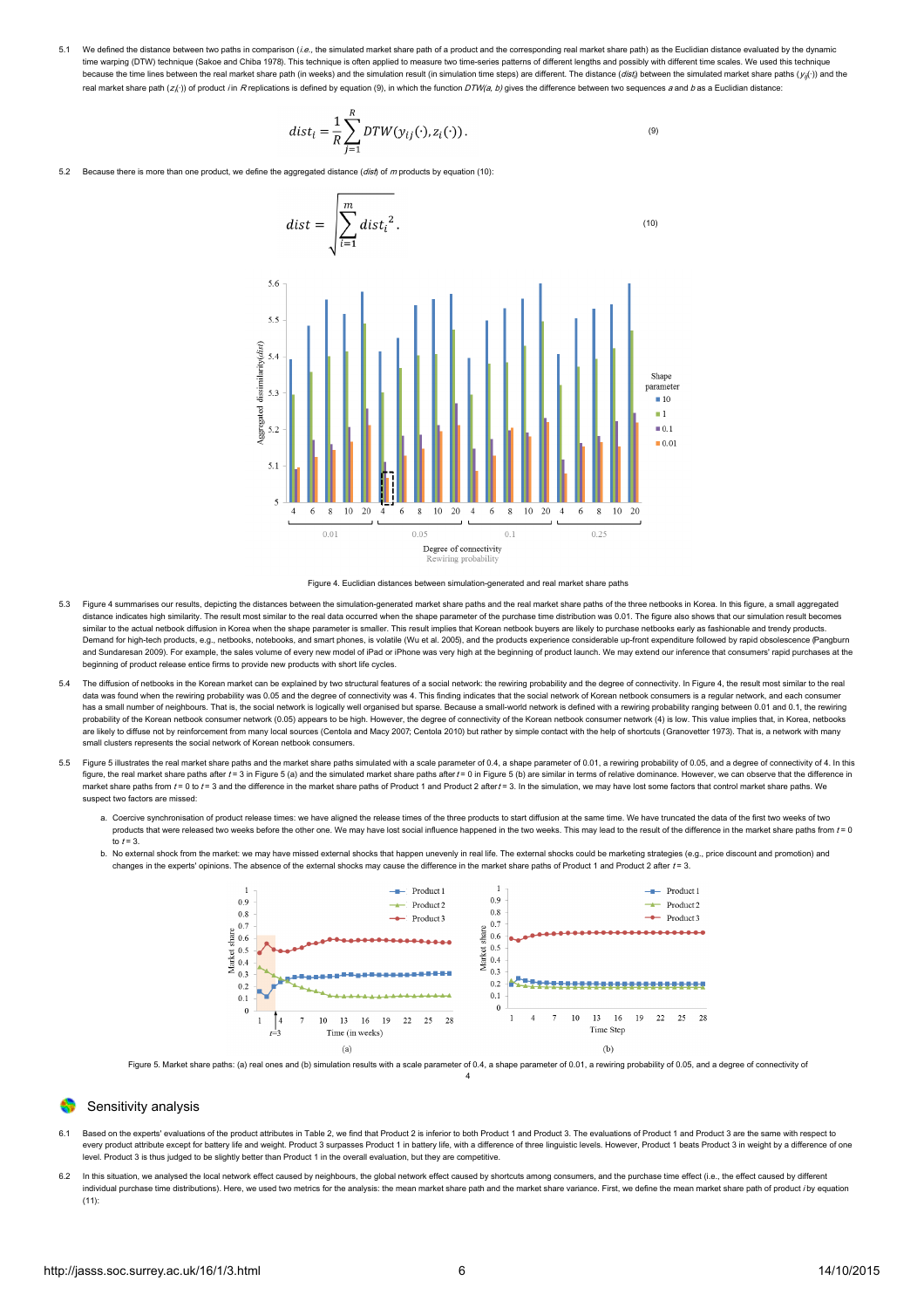$$
y_i(\cdot) = \frac{1}{R} \sum_{i=1}^R y_{ij}(\cdot).
$$

 $(11)$ 

ation yields the mean of R simulation replications and represents the expectation for the market share of a product over time. With this metric, we can compare one market share path with another and thereby deduce the magnitude of the network effect. Second, we define the market share variance of product *i* generated from R replications by equation (12), representing the uncertainty in forecasting market share:

$$
Var_i = \frac{1}{T} \frac{1}{R} \sum_{t=1}^{T} \sum_{j=1}^{R} (y_{ij}(t) - y_i(t))^2
$$
\n<sup>(12)</sup>

The local network effect: A sensitivity analysis on the degree of connectivity of social network

- 6.3 We analysed the local network effect by running our model with different degrees of connectivity (0, 4, 6, 8, 10, and 20). We fixed the other parameters to the same values as the estimated condition found in the previous experiment. That is, the rewiring probability and the shape parameter were set at 0.05 and 0.01, respectively.
- 6.4 Figure 6 confirms that the degree of connectivity greatly affects the diffusion of products. The difference between the mean market share path of a product without a network effect (i.e., when the degree of connectivity = 0) and that of a product with a positive degree of connectivity reveals the magnitude of the local network effect. When there was no network effect, consumer-agents arrived at mutually different evaluations of the three products by filtering the experts' opinions in Table 2 based on their own weights. As a result, the products gained different but stable market shares. However, as the degree of connectivity increased, the market share of minor products such as Product 1 and Product 2 fell, but that of major products such as Product 3 rose.
- Based on our judgement that Product 3 is superior to the others in almost all attributes (Table 2), the local network effect appears to enable a major product to claim a superior market position but relegates a minor product to an inferior position. This observation suggests that the rise of Product 3 to take the largest market share resulted not only from its higher quality but also from network effects promoting consumer-agents to buy Product 3 more quickly. Exactly the same explanation is offered by Tellis et al. [\(2009](#page-11-27)): "Consequently, the entire market settles on the better products more quickly and at a higher level than it would have in the absence of network effects".
- 6.6 The major product (Product 3) had the advantage of gaining market share from the local network effect—its market share was abruptly increased at the beginning of product diffusion. We suggest that the local network effect ultimately biased the evaluations of many consumer-agents towards the experts' opinions for two reasons. First, at the start of product diffusion, consumer-agents had the experts' opinions as a reference for their evaluations. Even when their weights were initially different, Product 3 became the most favourable product among the consumer-agents because the experts rated Product 3 as the best in their overall evaluation of product attributes. Second, there was insufficient time for the consumer-agents to share the information that Product 1 was also a competitive product because the individual product purchase time distribution resembles an exponential distribution. Consequently, if we define reliable knowledge as the experts' opinions, then the reliable knowledge propagated by the local network effect within the social network seemed to lead the consumer-agents to the major product.
- 6.7 Although the minor products (Product 1 and 2) lost market share due to the local network effect, there remained some market share for these products. This phenomenon indicates that the local network effect may encroach on the market share of the minor product but that there still are some people locked into the minor product. We know that the structure of the social network of Korean netbook consumers has many small clusters due to the large rewiring probability and small degree of connectivity. Additionally, we surmise that the network effect may occur only in the early stage of product diffusion because the shape of the individual purchase time distribution resembles an exponential distribution. According to our findings on the social network structure and the purchase time of Korean netbook consumers, we can state that some clusters may not have sufficient time and information to shift their purchase decisions to buy products other than the best products as initially evaluated by the consumers themselves.



Figure 6. The means of the market share paths with respect to changes in the degree of connectivity: (a) Product 1, (b) Product 2, and (c) Product 3

- 6.8 Our discovery is that the local network effect diminishes diversity in purchasing and promotes standardisation in purchasing when consumers tend to buy products early after launch, as is the case for fashionable products. However, when the consumers' social network consists of many small clusters characterised by a high rewiring probability and a low degree of connectivity, quick product purchase tendencies decrease the local network effect and leave some market share for the minor products.
- Our results also show that an increase in the degree of connectivity did not increase the magnitude of the local network effect critically. The degree of connectivity refers to the number of communication channels and the number of neighbours influencing product-purchasing decisions. We can easily confirm that the ranks of the product ratings by the experts are straightforward in Table 2; thus, consistent (or reliable) information on product evaluation may flow through the social network even when few neighbours share this information. Therefore, the initial evaluation of products by the experts is the most decisive factor when consumers buy products early.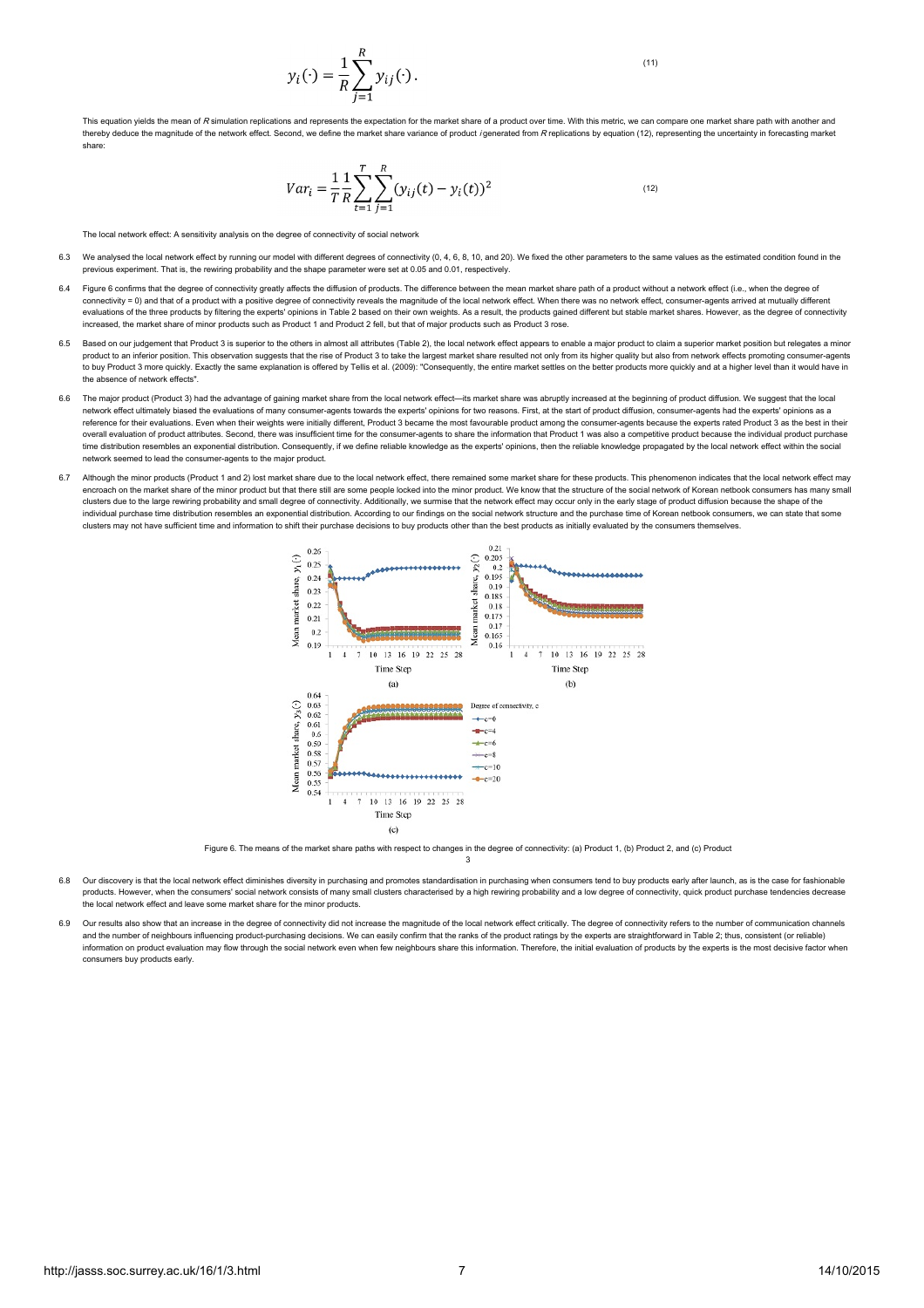



- 6.10 Figure 7 illustrates the market share variances of the three products with respect to the degree of connectivity. Market share variance is important to a firm because uncertainty therein is directly related to the ris of investment in a new product. We observed that the major product (Product 3) had a greater variance compared with the minor products (Product 1 and Product 2). Figure 6 shows that the mean market share path of Product 3 rises as the others fall, indicating that the evaluation of Product 3 diffused well compared with the evaluations of the other products, and the number of consumers who considered buying Product 3 increased. Thus, the chance of Product 3 to diffuse rose due to the diffusion of the product evaluation, but this increased chance also increased the variance of the market share path of this product.
- 6.11 We also observed that the market share variances of the three products approach the variances generated with no network effect as the degree of connectivity increases. Consumers tend to buy a product by using their own evaluations of the products when there is no local network effect. However, as the degree of connectivity increases, consumers are influenced by neighbours, and it becomes more likely that a consume will choose one of the three products. Thus, the variance increases. However, after a certain point, the variance becomes smaller, and it appears that it approaches the variance when there is no network effect. We can explain this phenomenon as the result of an averaging effect. With a small number of neighbours, a consumer's purchase may be biased towards those neighbours' tastes. However, when the number of neighbours is sufficiently large, the consumer will be exposed to almost all the opinions of other people. This situation may lead the consumer to obtain a somewhat less-biased evaluation from neighbours by averaging all their opinions. Although we do not know what product each consumer purchases, we can conclude that as the degree of connectivity increases, the uncertainty in achieving the mean market share paths of the three products returns to the point at which where there is no network effect.
- 6.12 When the individual purchase time distribution resembles a normal distribution, consumer-agents then have sufficient time to consider purchasing a product, and the degree of connectivity will affect the magnitude of the local network effect crucially, and the market share paths of the products should display various patterns. If this similarity holds true, this implies that a firm desiring to increase the market shares of their products should invest constantly in social networking service marketing and provide consumers with more communication channels with their friends.

The global network effect: A sensitivity analysis on the rewiring probability of a social network

6.13 As discussed above, the rewiring probability determines the number of shortcuts among consumer-agents. As the number of shortcuts increases, it is evident that information flows well throughout the clusters of the social network of consumers. Thus, we varied the rewiring probability and observed the global network effect. The degree of connectivity and the shape parameter were fixed at 4 and 0.01, respectively.



Figure 8. The mean market shares with respect to changes in the rewiring probability: (a) Product 1, (b) Product 2, and (c) Product 3

6.14 Figure 8 presents the mean market share paths of the three products when we changed the rewiring probability by 0.01, 0.05, 0.1, and 0.25, illustrating that the mean market share path remains almost the same regardless of the rewiring probability. We suspect that the rapid purchases of consumers did not cause a strong global network effect. Additionally, it is known that the number of shortcuts between distant consumers is proportional to the number of local neighbours (i.e., the degree of connectivity) because each shortcut is made by disconnecting a local link and rewiring the link to a distant consumer. Because the number of local neighbours in this social network (4) was small, the absolute number of shortcuts generated even when the rewiring probability was at the maximum value of 0.25 may not have been sufficient to create a significant global network effect. Thus, the global network effect would be influenced not only by the rewiring probability but also by the degree of connectivity. Based on the analysis of the results, we surmise that the global network effect may increase with the rewiring probability when the individual purchase time distribution resembles a distribution and the degree of connectivity is high.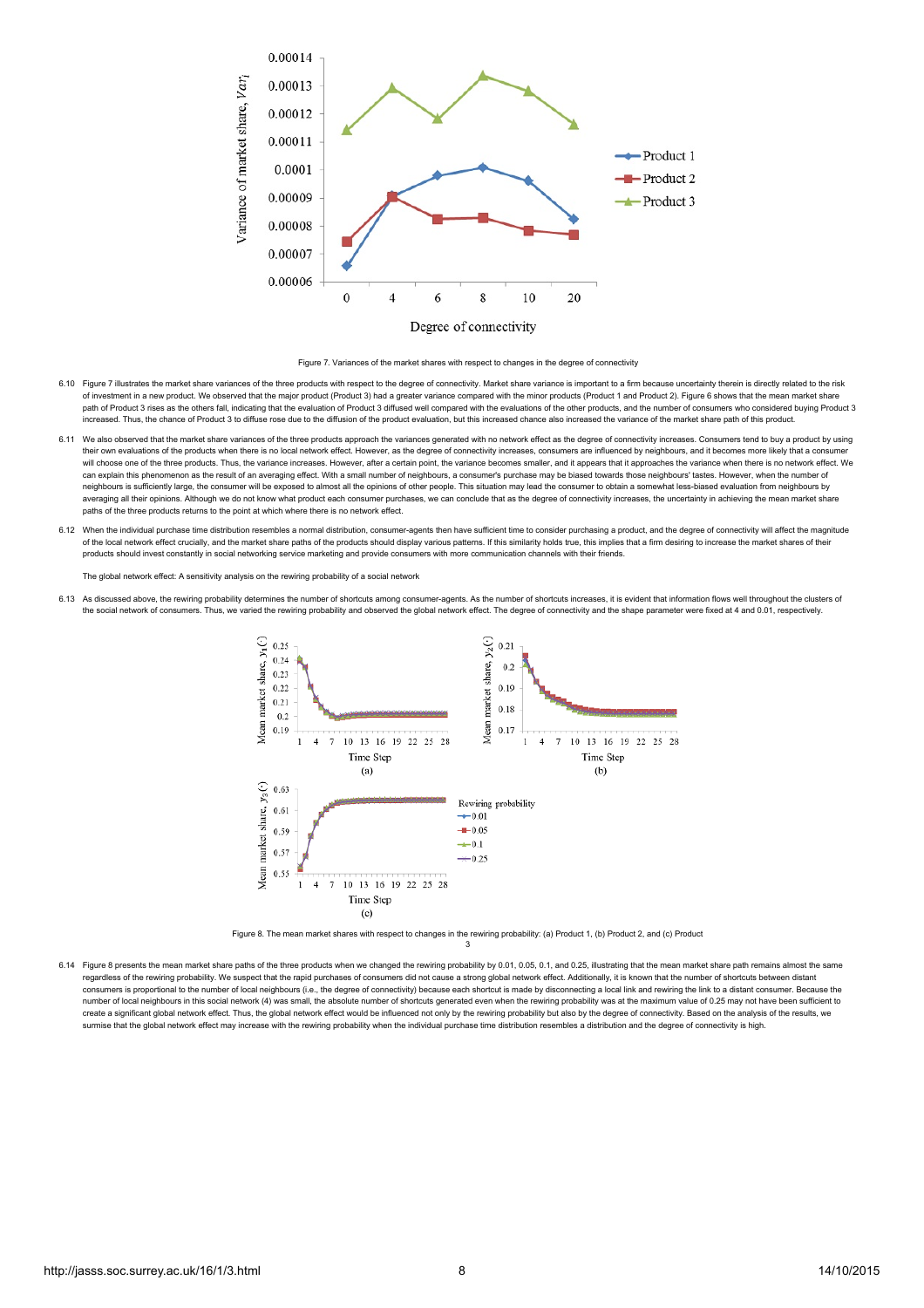

Figure 9. Variances of the market share paths with respect to changes in the rewiring probability

- 6.15 However, in Figure 9, a difference in the market share variances of the three products can be observed. This figure demonstrates that the variance of Product 3 is greater than those of the other products. For the major product, Product 3, the variance becomes smaller when the rewiring probability is 0.05 or 0.1 compared with 0.01 or 0.25, meaning that a rewiring probability that is too small or too large may increase the uncertainty in reaching the mean market share path of the major product. This finding stands in contrast to the previous sensitivity analysis revealing that a too-small or too-large connectivity reduces the uncertainty.
- 6.16 For conditions under which consumers have a small number of neighbours and are rapid purchasers, a moderate number of shortcuts (neither too few nor too many) should provide the producer of a high-quality product (e.g., Product 3) with a greater chance to achieve the mean market share for the product. From the perspective of social network services, it is thus undesirable for a firm that produces a high-quality preduct to provide online communication spaces that enable Korean netbook consumers to transfer product information with too many new acquaintances because this connectivity could cause the social network consumers to tran of Korean netbook consumers to cluster sufficiently to increase the uncertainty in achieving the mean market share.

The purchase time effect: A sensitivity analysis on the shape parameter of individual purchase time distribution

- 6.17 The previous two experiments examined a sensitivity analysis for the social network; we now examine purchase time. Figure 10 illustrates the mean market share paths of the three products with respect to changes in the shape parameter of the individual purchase time distribution. We varied the shape parameter, setting it at 0.01, 0.1, 1, or 10. However, we fixed the degree of connectivity at 0.01 and the rewiring probability at 0.05. As illustrated in Figure 2, the larger shape parameter causes a shift of peak in the individual purchase time distribution. For example, when the shape parameter is 10, the individual purchase time distribution resembles a normal distribution, and its peak is formed at Time Step 8 in the simulation.
- 6.18 Figure 10 shows that a shape parameter greater than 1 results in different market share patterns for the three products. As the shape parameter was increased from 0.01 to 1, the market share paths of Product 1 and Product 2 fell slightly, whereas the market share path of Product 3 rose. When the shape parameter became greater than 1, the market share path of Product 1 fell initially and rose again at Time Step 8. Under the same conditions, Product 2 lost more market share after Time Step 8 (i.e., Product 2 lost 8%), and Product 3 lost less market share (approximately 1%).



Figure 10. The mean market share paths with respect to changes in the shape parameter: (a) Product 1, (b) Product 2, and (c) Product 3

- 6.19 It appears that Product 1 stole the market shares of Product 2 and Product 3 after Time Step 8, when the shape parameter was greater than 1. The single time distribution with the shape parameter greater than 1 represents a decreasing number of early adopters; potential consumers have more time to consider their product choices, and local and global network effects may have time to influence the potential sales. Hence, the market share gain of Product 1 indicates that purchase time effects helped consumers favour Product 1 instead of Product 2. Here, the worst product (Product 2) lost more market share than under the exponential-like individual purchase time distribution. Table 2 reports that Product 1 and Product 3 have similar evaluations for each product attribute, but there are differences in battery life and weight. The experts evaluated the battery life of Product 1 as "poor" but that of Product 3 as "very good". They also evaluated the weight of Product 1 as "very good" but that of Product 3 as "good". Because Table 3 tells us that battery life is not as important as weight, we may conclude that some consumers received information that Product 1 is better than Product 3 with respect to the more important product attribute of weight as time progressed and that the spread of this information affected the market share of Product 1, causing it to rise again when the shape parameter was 10.
- 6.20 Figure 11 illustrates that the uncertainty in reaching the mean market share paths rises abruptly when the shape parameter is 10. The variances of Product 1 and Product 2 are approximately 0.000095 when the  $s_{\rm b}$ shape parameter is less than 1, and the variance of Product 3 is approximately 0.00013. However, the variances rise abruptly when the shape parameter is 10. The variances of Product 1 and 2 are 0.0002, and the sha variance of Product 3 is 0.00026. This pattern suggests a greater certainty of reaching the expected market share paths when the shape parameter is sufficiently small (i.e., smaller than 1). This metric is important to a firm because uncertainty is directly related to risk. However, the producer of Product 1 would prefer an individual purchase time distribution similar to a normal distribution, even when the uncertainty is high and there is a chance of earning a market share that is less than the expected share. This preference arises because the market share of the product is higher when an individual purchase time distribution follows a normal distribution than when the individual purchase time distribution follows an exponential distribution.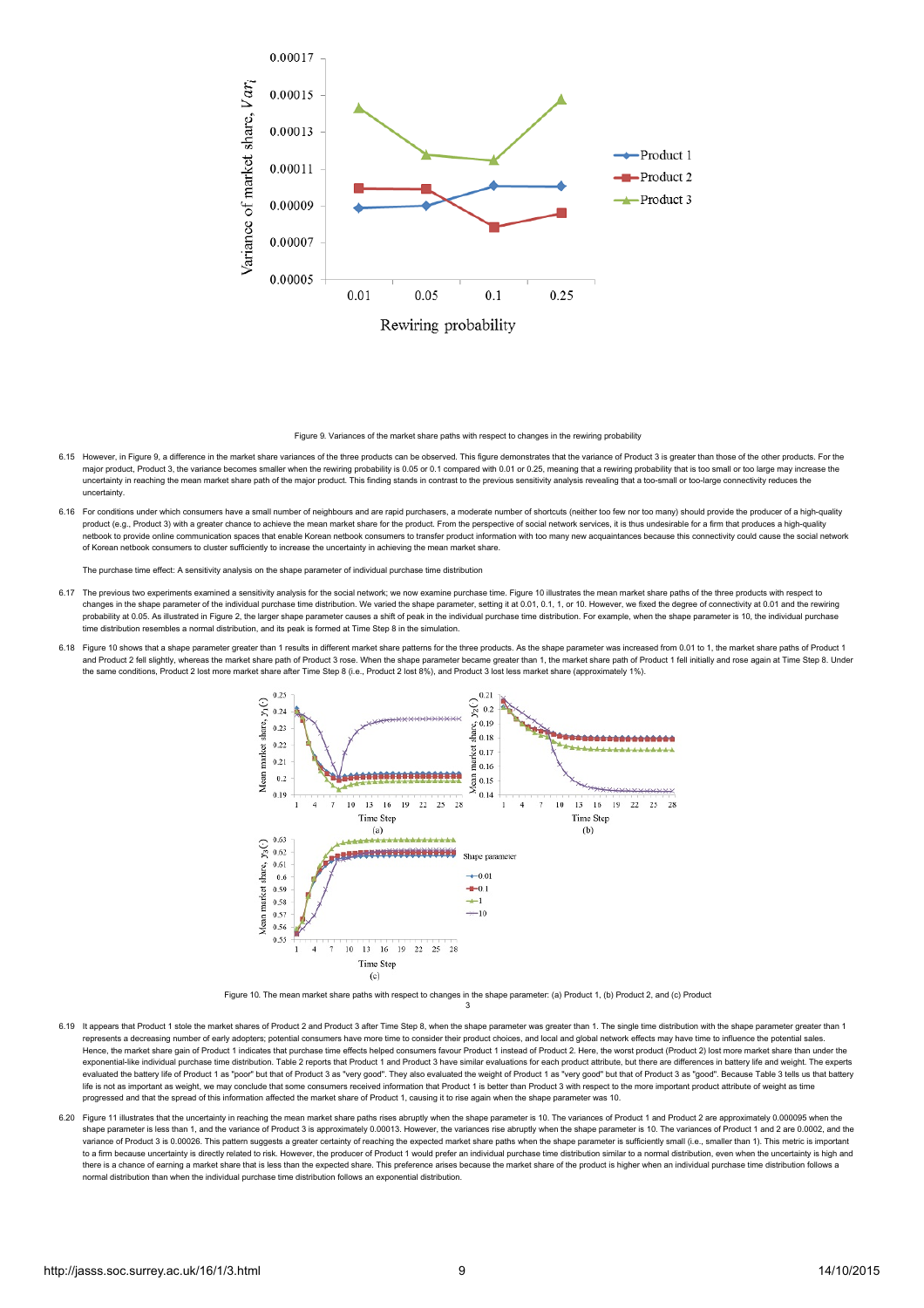

Figure 11. Variances of the market share paths with respect to changes in the shape parameter

6.21 Figures 10 and 11 reveal several marketing implications. The best and the worst products take advantage of an exponential-like individual purchase time distribution, but the second-best product does not benefit from this distribution. Thus, when a firm produces a product that earns the largest market share among competing products, the firm has an advantageous position, but the firm would still prefer people to purchase its product early. For a firm that produces the second-best product such as Product 1 (i.e., a firm produces a high-quality product but fails to become the first in the market), the firm should give people enough time to consider its product and let the network effect help the firm disseminate good information on its product even though the firm may lose certainty in achieving its mean market share. When the individual purchase time distribution of consumers resembles a normal distribution, the firms that produce low-quality products, such as Product 2, may need to sell out their products early.

### **Conclusions**

- In this study, we proposed an agent-based simulation model to predict the brand-level diffusion of new products in a market. To test the performance of the model, we applied the model to the diffusion of netbook products competing in the online market in Korea. We focused on the individual purchase time distribution and social network structure that influence consumers' product choices. Social influence is transferred via local and global network effects on each product attribute, both from experts and previous adopters. The local network effect represents the network effect caused by the degree of connectivity (i.e., the number of neighbours), whereas the global network effect is the network effect attributed to the rewiring probability (i.e., the determinant of the number of shortcuts). Consumers collect information on product attributes through these network effects. Each consumer then applies his/her own weights for product attributes to choose the product with maximum utility. We model this product choice process using a fuzzy multi-attribute utility model. Finally, we add individual product purchase time distributions (i.e., the time when a consumer considers buying a product) to the model. With this complete model, we then simulate the product diffusion dynamics.
- 7.2 We conducted an empirical study to estimate the individual purchase time distribution and the social network structure of Korean netbook consumers by estimating the shape parameter of the distribution and the degree of connectivity and the rewiring probability of the social network. We used dynamic time warping to calculate the aggregated distance between the actual market share paths and the market share paths and the market s generated by the simulation. We observed that the real-world individual purchase time distribution is similar to an exponential distribution (i.e., the shape parameter is 0.01), and the social network has a small number of neighbours but a larger number of shortcuts (i.e., the rewiring probability is 0.05, and the degree of connectivity is 5). This observation means that the Korean netbook consumer is likely to buy a product early; it also means that the Korean netbook consumer has a small number of communication channels through which to share information on products but easy to access other, distant consumers
- 7.3 We suspect that constant external shocks and the lack of a coercive synchronisation of product releases will necessitate upgrading our model. First, we assumed that every consumer-agent refers to the experts' opinions at the beginning of product diffusion. We may have neglected several external shocks (e.g., marketing strategies such as price discounts and promotions, changes in the experts' opinions, and operational problems) that occur unevenly in real life. Second, we aligned products' release times in the simulation so that the diffusion of the products began simultaneously. In particular, we truncated the two weeks of existing market shares for Products 1 and 2, which were released two weeks before Product 3. As a result, we may have lost the network effect on Product 1 and 2 accumulated during these two weeks.
- We varied the degree of connectivity, the rewiring probability, and the shape parameter to perform a sensitivity analysis. As the degree of connectivity was increased, the local network effect increased. However, the marginal effect was the greatest when the local network effect first arose (i.e., when the degree of connectivity was increased from 0 to 4). Our result shows that the local network effect increases the market share of the major product (Product 1) but reduces the market share of minor products (Products 1 and 2). This result informs us that consumers tend to follow the majority, but there are some consumers who are locked into minor products. The variances of the market share paths tell us that the uncertainty in achieving the mean market share paths is concave with respect to the degree of connectivity. The global network effect is similar regardless of the value of the rewiring probability. The initial evaluation of products is biased towards the experts' opinions, and the purchase times of Korean netbook consumers are early; thus, the global network effect has little time to influence these consumers. Finally, as the shape parameter of the individual purchase time distribution was increased up to a value of 1, the market share of the major product (Product 3) rose, but that of the minor products fell. However, as the shape of the distribution changed into a normal-like distribution, the purchase time effect was able to shed new light on Product 1 (i.e., the .<br>second-best product), and the market share of this product rose again after the fall. A minor product (in particular, the worst-evaluated product, Product 2) is benefitted as the individual purchase time distribution changes from a normal distribution shape to an exponential distribution shape, when a major product is negatively affected.
- 7.5 In future work, we plan to include the following issues:
	- 1. It is necessary to conduct an analysis of variance on the degree of connectivity, the rewiring probability, and the shape parameter of the individual purchase time distribution to determine the interaction effects on the market share path.
	- 2. We may optimise our simulation model to better reflect the actual Korean netbook market shares by observing appropriate external shock events occurring in real life. This consideration will lead us to upgrade our model to predict the Korean netbook market share more precisely.
	- 3. Our simulation model assumes that all consumer-agents have willingness to buy products from the beginning of simulation. However, it may be necessary for our model to reflect a situation that some consumer-agents start to have willingness to buy products and accept product evaluation information from neighbours in the middle of simulation.
	- 4. In this study, we listed several threshold models and their shortcomings. However, a comparative study is required to determine the conditions under which each model is applicable.
	- 5. Producers may desire to know the conditions under which their products can claim additional market share. We aim to develop an optimised strategy that generates the best design for product attributes to maximise the market share of the producer.

### **Pseudocode**

Function **main** Foreach rewiring probability Foreach degree of connectivity Foreach replication **setup simulate**

End

Function **setup setup-individual-product-purchase-distribution make-consumers setup-globals assign-agent-attribute make-init-neighbors**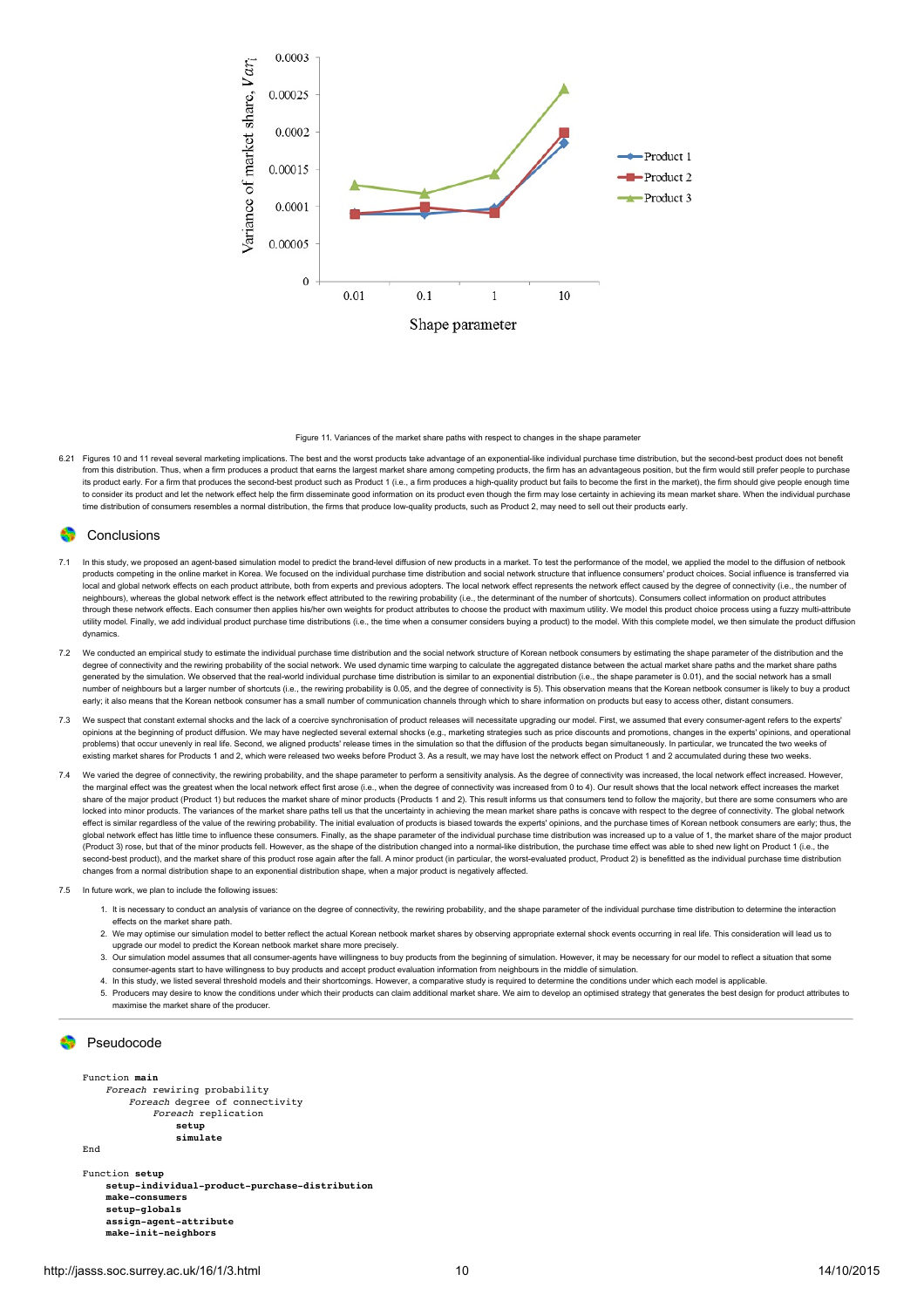**rewire-neighbors renew-links** End Function **setup-individual-product-purchase-distribution** Foreach consumer agent Assign values to parameters (*i.e., n*=0.01, 0.1, 1, 10 and *b*=0.4) to initialise individual product purchase distribution<br>Ass*ign* product purchase time from individual product purchase distribution End Function **make-consumers** Create some given number of consumers End Function **setup-globals** Initialise decision matrix of every consumer agent Assign 0 to time step Assign 0 to adopter number for each product Assign expert's opinion on products' attributes in linguistic form Assign crisp numbers to expert's linguistic opinion Assign crisp numbers to consumer's linguistic weights on product attributes Assign the probability of consumer's sensitivity to social influence in linguistic form End Function **assign-agent-attribute** Foreach consumer agent Initialise and assign consumer weights on product attributes, purchase time, sensitivity to social influence End Function **make-init-neighbors** Foreach consumer agent Assign neighbors as many as the degree of connectivity End Function **rewire-neighbors** Foreach consumer agent Connect to its own neighbors Rewire the connections in probability of rewiring probability End Function **renew-links** Foreach consumer agent if the number of connections is NOT equal to the degree of connectivity Add/Delete connections until the number of connections is equal to the degree of connectivity End Function **simulate init-product-adopt-count make-consumer-weighted-decision-matrix init-early-adopter get-socio-decision-matrix get-alternatives-mnl** End Function **init-product-adopt-count** Initialise adoption count for each product End Function **make-consumer-weighted-decision-matrix** Foreach consumer agent Retrieve expert's opinion Convert expert's opinion on product attributes into crisp numbers using triangular fuzzy number Retrieve consumer's weights on product attributes Convert consumer's weight on product attributes into crisp numbers using triangular fuzzy number Foreach product attribute Induce consumer's value on a product attribute by multiplying expert's opinion by consumer's weight on the product attribute Update the ideal product attributes in best case and the ideal product attributes in the worst case End Function **init-early-adopter** Assign early adopters among consumer agents Foreach early adopter Buy a product according to multi-nomial logit model End Function **get-socio-decision-matrix** Foreach consumer agent with no product purchase Retrieve all the neighbors' decision matrix and average them Reassign decision matrix by (1 - sensitivity to social influence) \* my decision matrix + (sensitivity to social influence \* the a End Function **get-alternatives-mnl** Foreach consumer agent with no product purchase, whose purchase time is equal to or more than the current time step Buy a product according to multi-nomial logit model End

### Acknowledgements

This research was supported by the Basic Science Research Program through the National Research Foundation of Korea (NRF) funded by the Ministry of Education, Science and Technology (2010-0009267).

### References

<span id="page-10-0"></span>ALKEMADE, F., & Castaldi, C. (2005). Strategies for the Diffusion of Innovations on Social Networks. Computational Economics, 25(1), 3-23. [\[doi:10.1007/s10614-005-6245-1\]](http://dx.doi.org/10.1007/s10614-005-6245-1)

<span id="page-10-2"></span>BEMMAOR, A. C. (1994). Modeling the diffusion of new durable goods: word-of-mouth effect versus consumer heterogeneity (with comments by F.M. Bass and V. Mahajan). In: Laurent, G., Lilien, G. L., Pras, B., & Management, E. I. f. A. S. i., Research Traditions in Marketing (Eds.) (pp.201-229). Kluwer Academic.

<span id="page-10-1"></span>BEMMAOR, A. C., & Lee, J. (2002). The Impact of Heterogeneity and Ill-Conditioning on Diffusion Model Parameter Estimates. Marketing Science, 21(2), 209-220. [\[doi:10.1287/mksc.21.2.209.151\]](http://dx.doi.org/10.1287/mksc.21.2.209.151)